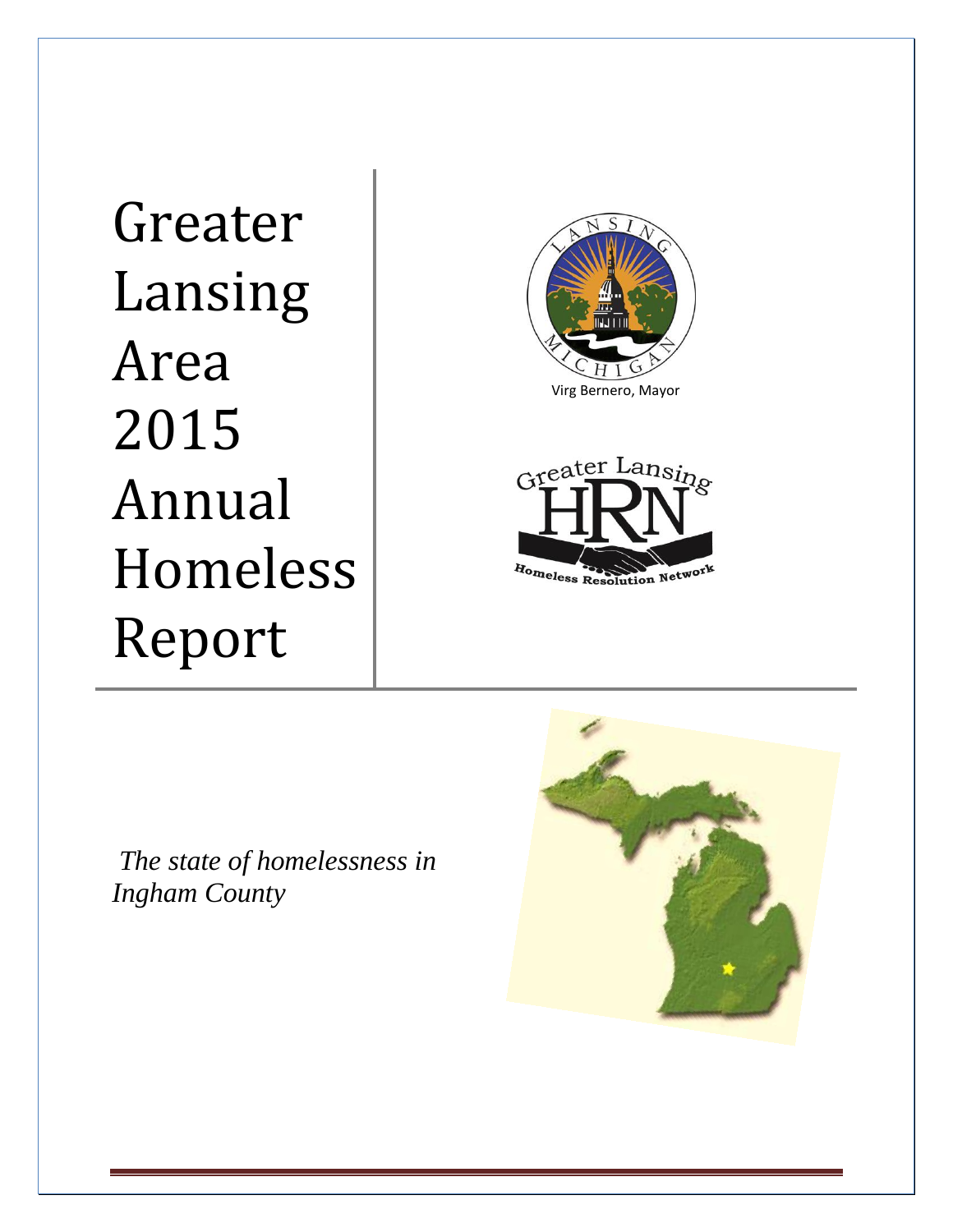Our mission is to serve the most vulnerable in our community with dignity and *respect, valuing self-determination and choice while prioritizing services for those most in need.*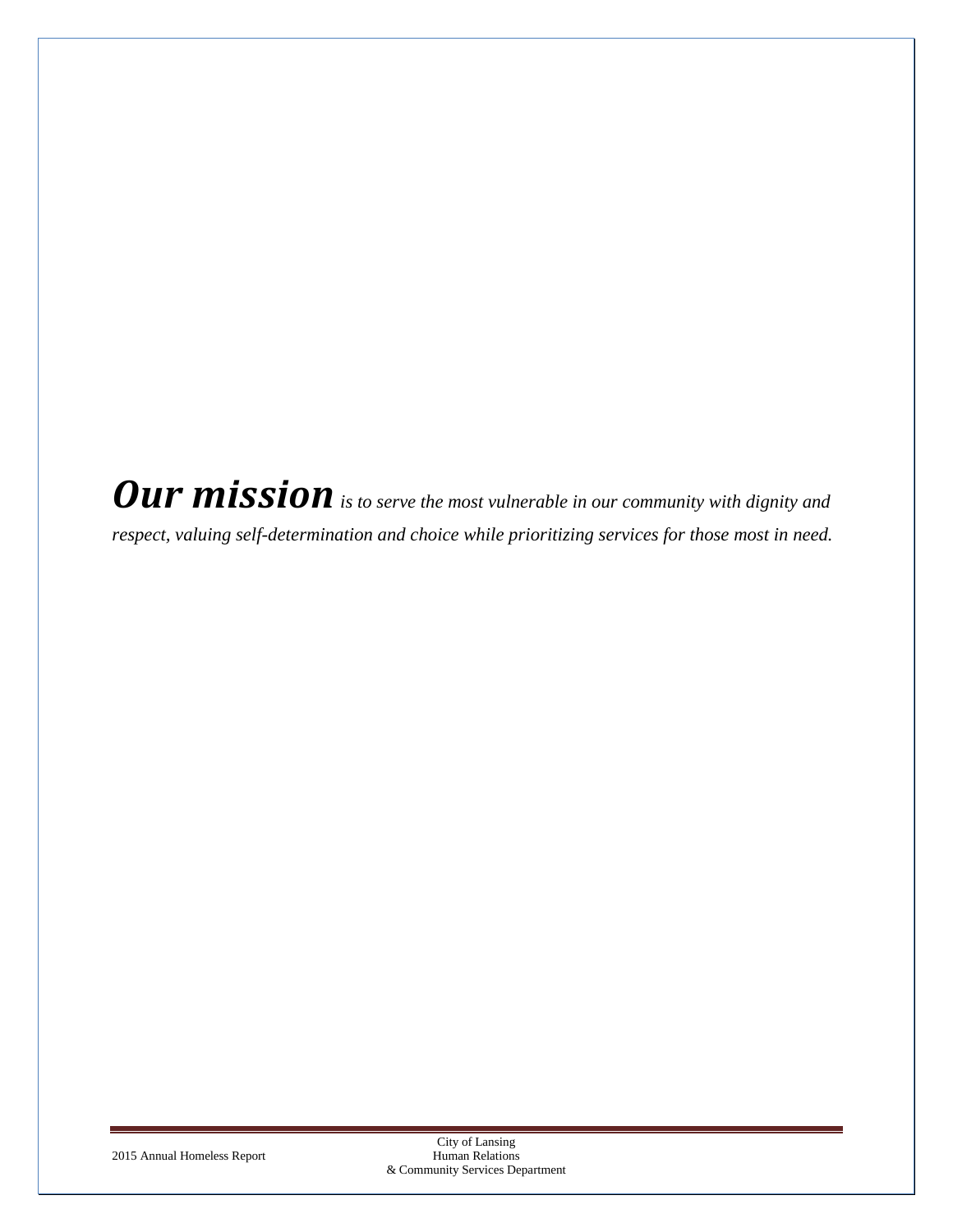# **Our Vision**

We envision a community where homelessness no longer exists and those who are "at risk" get assistance before they lose their housing. We believe we can create a system that addresses the many causes of homelessness – unemployment, poverty, lack of affordable housing, high health care costs, mental and physical disabilities, addiction, domestic violence – working to avoid the crises caused by homelessness. The needs of homeless people in our community are being addressed by the collaborative work of the **City of Lansing Human Relations and Community Services Department, the Greater Lansing Homeless Resolution Network (GLHRN) member agencies, and our community partners.** 

The City Of Lansing Human Relations and Community Services Department (HRCS) manages the Homeless Management Information System (HMIS) that provides accurate data on who is homeless in our community, their needs, and the services they receive. HRCS acts as fiduciary, assists in planning, and is the CoC Collaborative Applicant for homeless funds in our community.

The Greater Lansing Homeless Resolution Network (GLHRN), as the Continuum of Care (CoC) for Ingham County, is a group of more than 40 member and partner agencies devoted to ending homelessness in the Lansing/East Lansing/Ingham County area.

This report is a profile of the state of homelessness in our community – who is homeless, what services they receive, and how those services address their needs.

# **Homelessness in Ingham County**

4,969 people experienced homelessness in 2015 in Ingham County, a 1.8% decrease from 2014, and the first decrease in 5 years. The data shows that people of ALL ages, races, and family backgrounds were served by CoC agencies. In fact, 46% of people who experienced homelessness were families and children, while 1.5% were unaccompanied youths.

# **A Day in Ingham County**

Each year in January, agencies in the Greater Lansing area come together for a Point in Time, or PIT, count. This measures the number of people staying in local shelters or on the streets on a single day. **Although almost 5,000 people were assisted throughout the year, about 418 were homeless on any given night.** The PIT is a snapshot of homelessness in our community.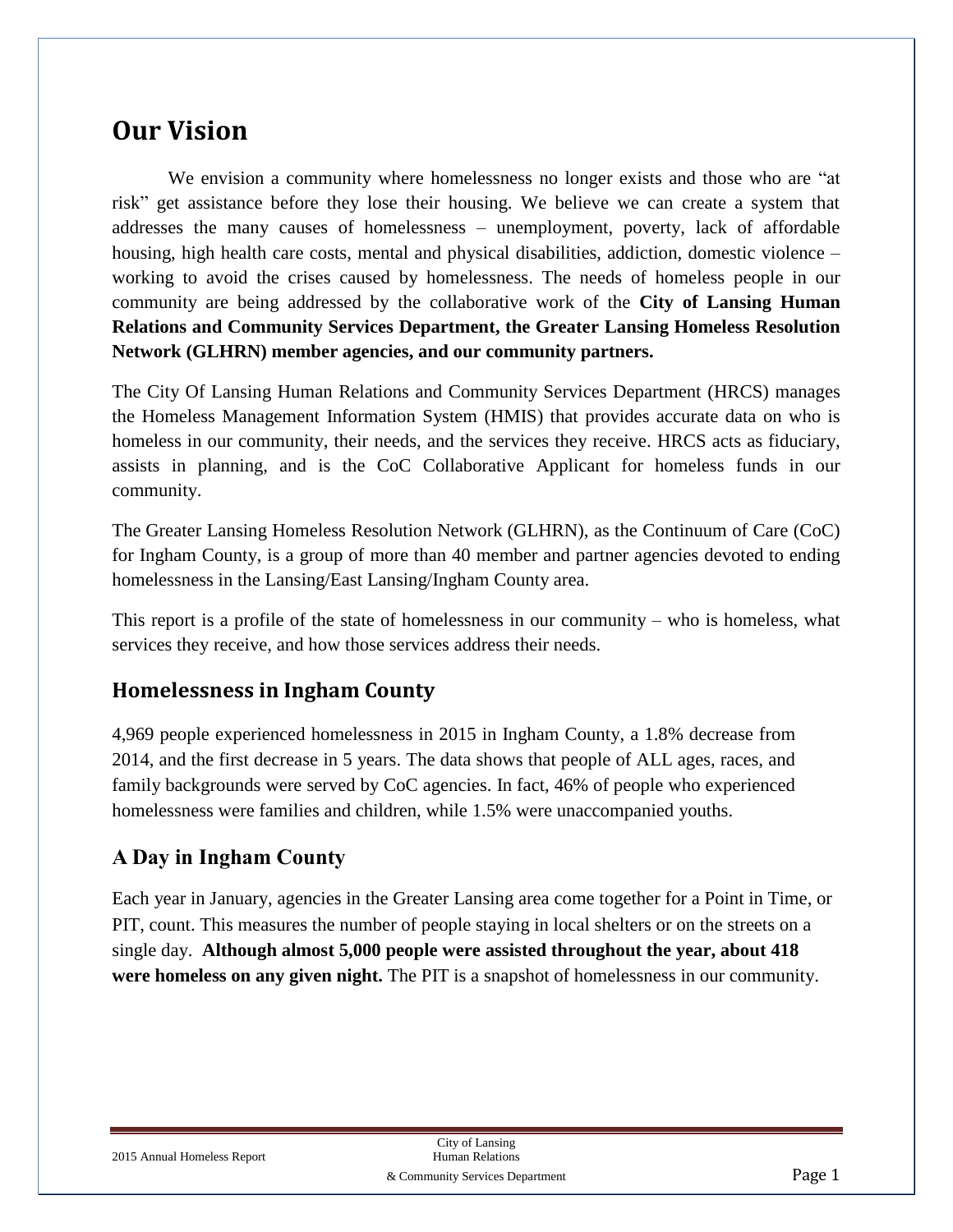

# **People Experiencing Homelessness by Year 2014 - 2015**

|      |             |       |       | <b>Children in Families Adults in Families Single Youth Single Adults Chronically Homeless</b> | Total |
|------|-------------|-------|-------|------------------------------------------------------------------------------------------------|-------|
| 2014 | $1.410^{1}$ | 1.355 | 3.334 | 640                                                                                            | 5.064 |
| 2015 | . .584      | 1.462 | 3.305 | 581                                                                                            | 4.964 |

\* A person may be counted in more than one grouping during a year so the sum of the categories is greater than the total unduplicated count of persons served.

- African Americans comprised 53% of the homeless population in 2015, while whites are 44% and other races 3%.
- Children (under 18) comprised 27% of the homeless population.
- Almost half (45%) of all homeless adults in 2015 had a disabling condition.

# **Homeless Families**

- Households with adults and minor children made up more than half of all people (51%) who sought homeless assistance or prevention services.
- 74% of homeless families are literally homeless and 26% are "at imminent risk" of becoming homeless.
- 60% of homeless families are headed by a single, female parent. On average a homeless family is a single mother in her early 30's with two children. She has a high school diploma, with some college, but is unemployed.
- A large percentage (22%) of 18-24 year olds are parents experiencing homelessness.



#### **Single Adults**

- Single adults constituted 66% of people seeking assistance in our agencies last year.
- 91% are literally homeless and 9% are "at imminent risk" of becoming homeless.

|        | City of Lansing<br><b>Human Relations</b> | 2015 Annual Homeless Report |  |
|--------|-------------------------------------------|-----------------------------|--|
| Page 2 | & Community Services Department           |                             |  |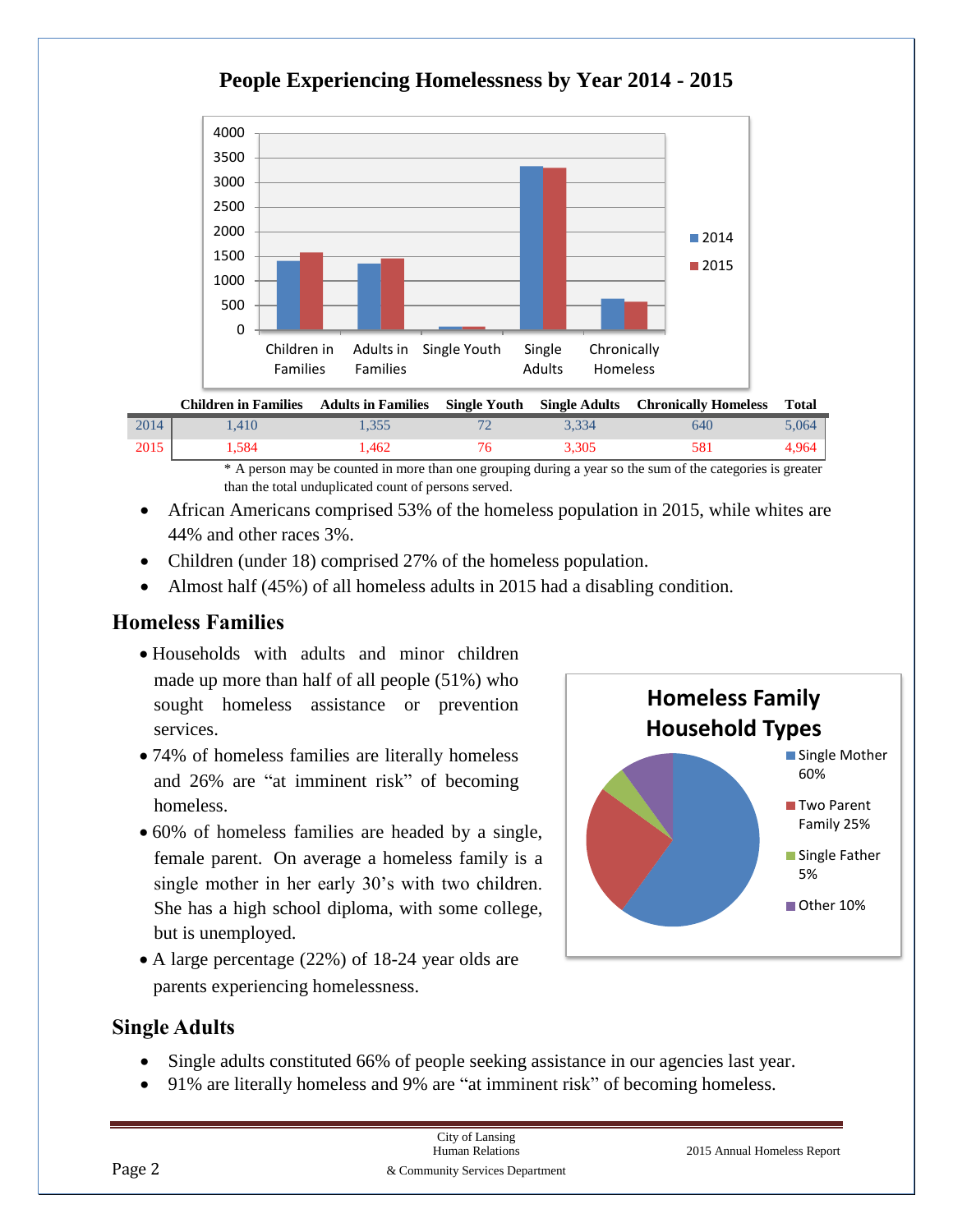- These individuals are more likely to have a disability such as a mental illness or physical impairment (45%), and are predominantly male (61%).
- 1 in 7 is a US Military veteran
- More than two-thirds (69%) have a history of prior homelessness.
- 35% of homeless single adults have a high school diploma while 33% have had at least some college or technical schooling.
- Nearly 1 in 5 is 55 or older

### **Chronically Homeless**

**There was an 11% decrease in 2015 in the number of chronically homeless individuals.** Chronically homeless are people who have been diagnosed with a severe, permanent disability, have been homeless 4 or more times in the past 3 years, or have been homeless continuously for a year. 581 people met this definition. These people are at the greatest risk in our community and are a priority for Permanent Supportive Housing (PSH) programs. It is more cost effective to house the chronically homeless, as it reduces use of emergency rooms, police, and other systems.

### **Homeless Veterans**

Local agencies have developed strategic goals to end veteran homelessness by the end of 2016. The CoC and local VA office, along with community partners, have formed a collaborative workgroup to locate and house every homeless veteran in Ingham County.

**There were 268 homeless veterans in the Greater Lansing area, a 45% decrease from 2014 (485).** 92% of homeless veterans are male and over half (51%) have a disability that impedes their ability to maintain stable housing.

- 91% of homeless vets were unaccompanied, single adults.
- More often considered to be chronically homeless than non-veterans.
- 106 veterans were housed in 2015, many with veteran-specific housing resources

# **Where Our Clients Come From**

Although the majority of our clients appear to come from the Lansing area, homelessness affects households throughout Ingham County.

- In some cases, the zip code of a Lansing-based shelter is used as their "last residence" which may overstate the numbers originating from Lansing.
- 388 clients came from outside Ingham county and 144 from outside Michigan.

### **2015 Achievements**

The HRCS Department, on behalf of the GLHRN, monitors success rates of all CoC member agencies. It is an outcome-based endeavor that continually monitors agencies' performance based on established targets. The agencies are committed to providing the best assistance possible to those in need.

### **Client Engagement and Stable Housing**

Housing people in safe, affordable housing is a top priority. Knowing where a client goes after they leave a program is crucial in evaluating effectiveness. This is known as the "engagement rate". There has been a steady improvement in this area over the past 2 years. 2015 saw a 78.6% client engagement rate. The target rate is 80%, excluding shelters, which often have a much lower engagement rate, due to the nature of their services.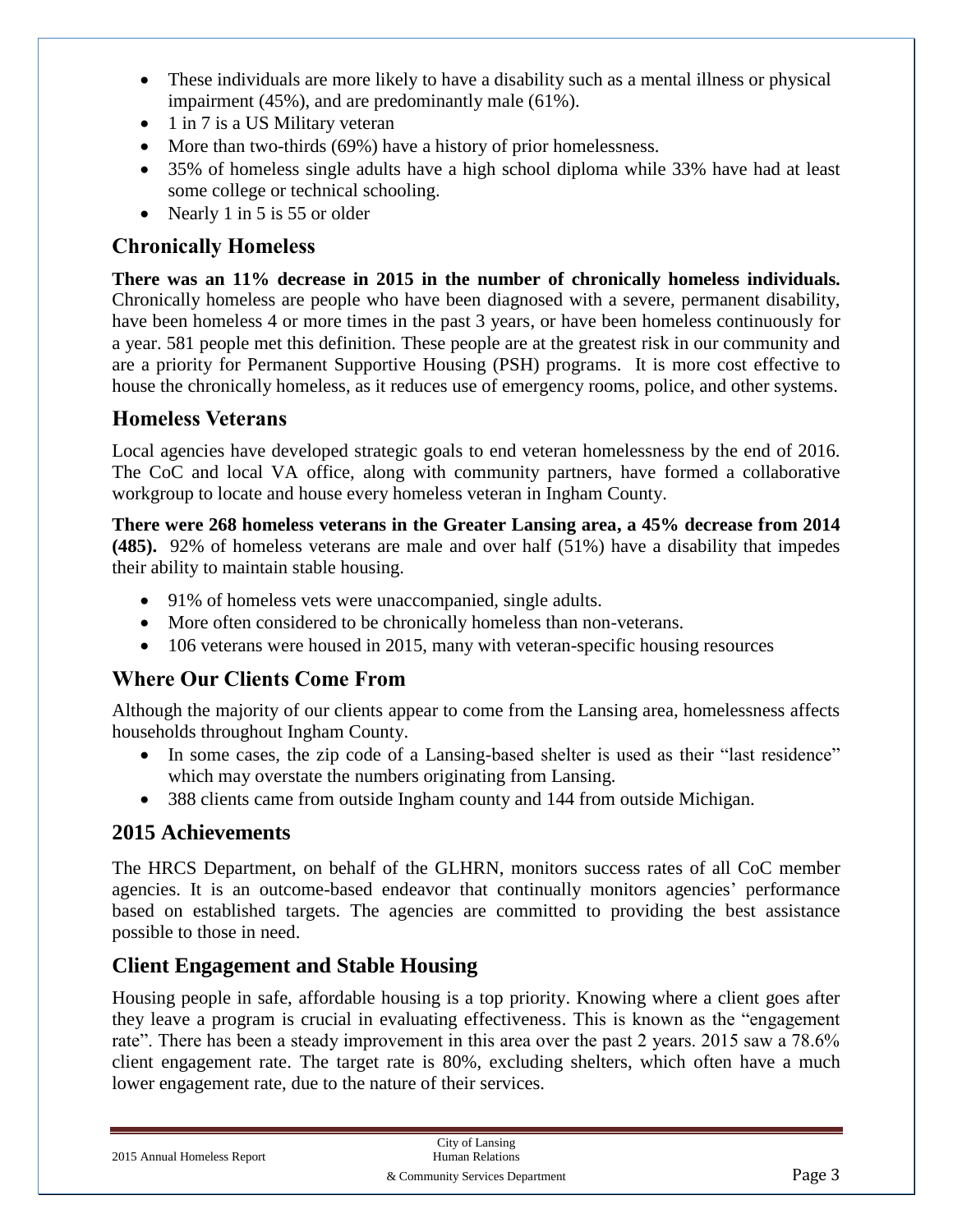Another important measure is the permanent housing rate that looks at the percentage of clients who leave a program for housing. Subsidized and unsubsidized rentals and moving in with family or friends are the most common housing destinations.



- There is a higher rate of exits to housing for families, particularly from emergency shelters, partly due to more available Rapid Re-Housing programs and mainstream resources for families with children.
- 18% of people who left shelters stay with family or friends temporarily. Often people will leave shelters for a temporary situation and then find permanent housing. This accounts for some of the low rates of exits to housing from shelters.
- 17.4% report staying in a shelter for 30 days or less and leaving for permanent housing.
	- o Most people getting assistance only interact with the Emergency Shelter system
	- o Most TH programs only serve special populations, i.e., veterans, youth, and those recovering from substance use.

# **Rapid Re-Housing**

- Rapid Re-Housing (RRH) programs provide short term rental assistance and case management, placing individuals and families back into housing as soon as possible.
- Clients are provided with deposits, application fees, and rental assistance, as needed.
- 84% of RRH clients exit to stable housing. This is a 2% increase over last year.

### **Recidivism Rate – Returns to Shelter**

- Recidivism is the number of people who left an emergency shelter and returned within that same calendar year. 33% of people who stayed in an emergency shelter in 2015 had to return on at least one or more occasions. During the past 3 years, the majority of people who stayed at a shelter did NOT return after their initial stay (66%).
- Most homelessness is not long-term and many people are able to resolve their housing crisis with help from family, friends, or other support networks.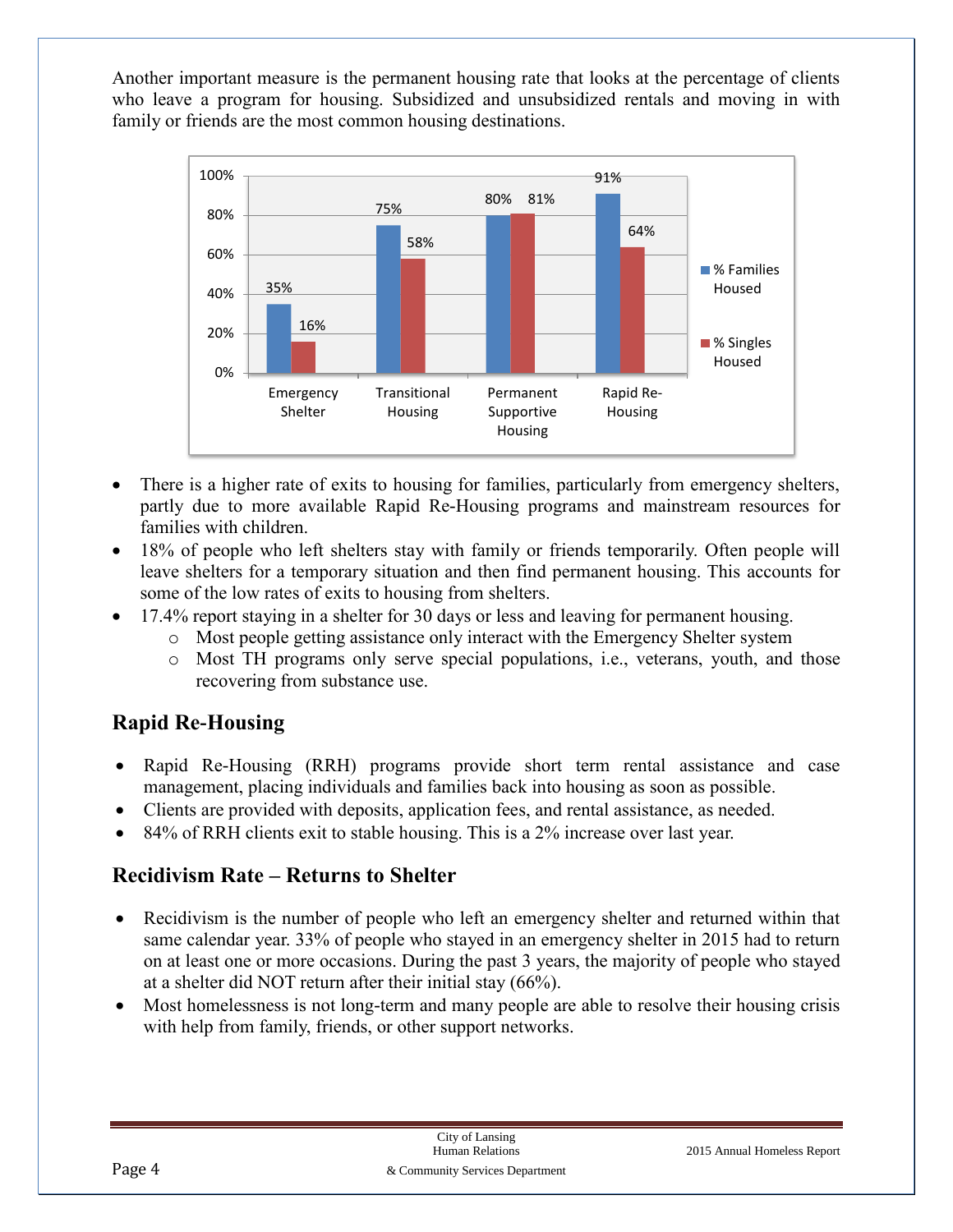### **Income and Employment**

- Helping clients obtain stable employment is critical to reducing homelessness. It is essential clients are assisted in locating jobs, and securing cash and non-cash benefits. This has been a positive trend for local agencies in the past few years. In 2015, 25% of adults who left a homeless assistance program had employment income and 78% were receiving at least 1 cash or non-cash benefit.
- Employment income and SSI/SSDI remain the most common sources of income, due to a high incidence of disability.
- The Supplemental Nutrition Assistance Program is the most common non-cash benefit.
- Permanent Supportive Housing
	- o Because PSH is targeted primarily to people with disabilities, it has a higher rate of individuals with SSI/SSDI income (65%)
	- o 14% have earned income or are employed
	- o 94% maintained or increased their income during their time in a PSH program
- Transitional Housing & Rapid-Re-Housing
	- o Adults in families, particularly in RRH programs, often leave the program with income that will permit them to maintain their housing
	- o 82% leave with a source of cash or non-cash income at exit
	- o 43% leave with employment income at exit
- Emergency Shelter/Supportive Services Programs
	- o People with SSI/SSDI income often need some form of housing subsidy in order to afford housing. People with disabilities or low incomes may be eligible for public housing or housing vouchers.

#### **Permanent Supportive Housing**

- PSH combines housing with case management for people with severe barriers to maintaining housing. Individuals with a history of chronic homelessness or are permanently disabled are a priority for this assistance.
- There is usually a wait list associated with PSH, however funding for 36 new units was awarded for 2016-17.
- 81% of clients who leave a PSH program move into stable housing, most frequently transitioning to subsidized housing.
- 88 households were moved into PSH units in 2015, 16 more than in 2014.
- 119 people successfully transitioned out of PSH programs in 2015.
- PSH is a pivotal program for clients to gain the essential life skills needed to maintain a stable housing environment.

#### **Looking Forward**

HRCS, the Greater Lansing Homeless Resolution Network, and our community partners are making a measurable impact on ending homelessness. In order to continue this positive trend, agencies are advocating for more affordable housing and seeking additional grant funding. Concerted efforts are being made to end homelessness for veterans, by implementing best practices and proven strategies. Drastically reducing homelessness in our community is an attainable goal, reachable by continued cooperation and building positive relationships between agencies and those we serve, the most vulnerable in our community.